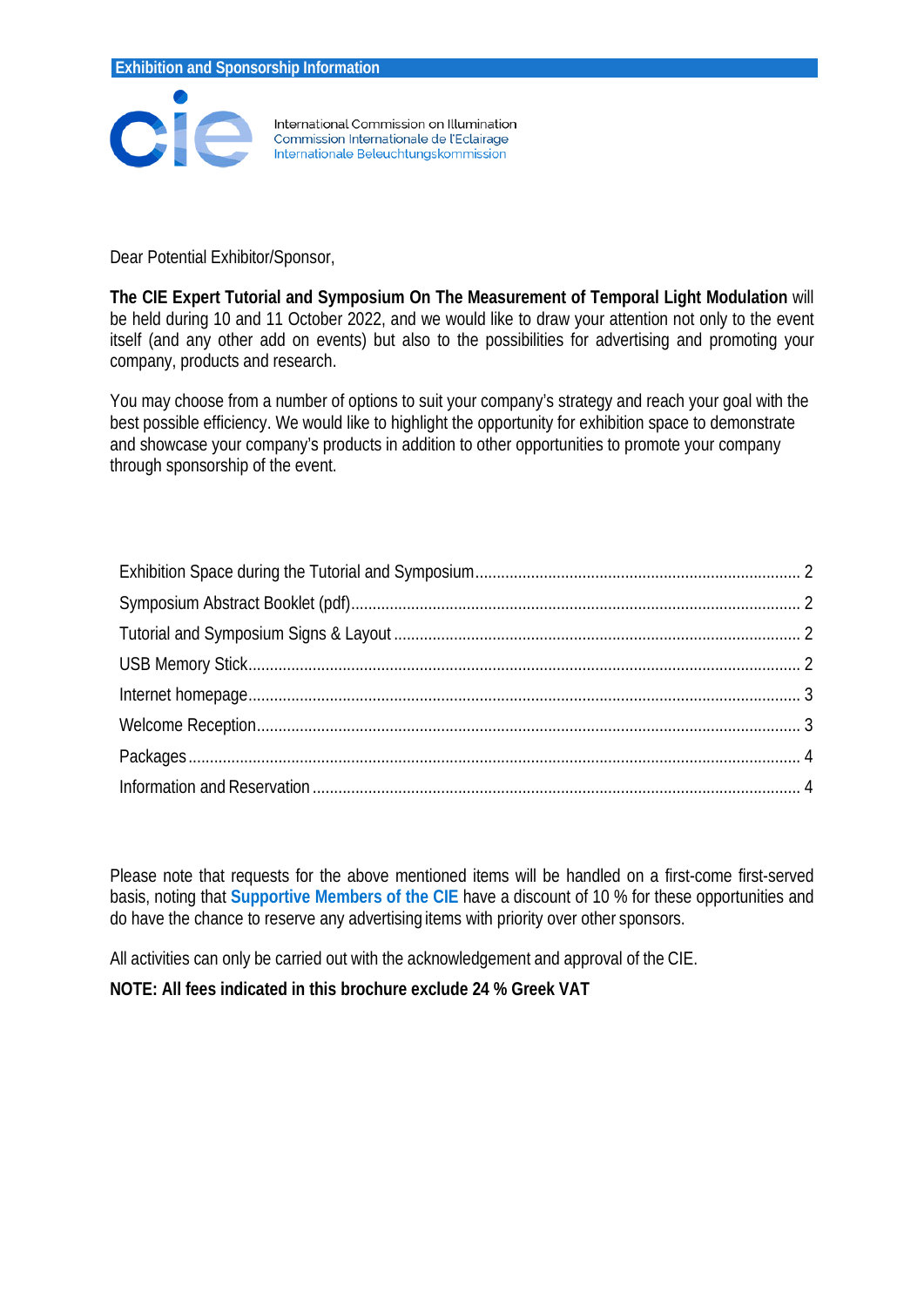

International Commission on Illumination<br>Commission Internationale de l'Eclairage Internationale Beleuchtungskommission

#### <span id="page-1-0"></span>**Exhibition Space during the Tutorial and Symposium**

| Marketing option:  | Display table and space for marketing collateral.                                                              |       |
|--------------------|----------------------------------------------------------------------------------------------------------------|-------|
| Description:       | Display your measurement devices.                                                                              |       |
| Technical details: | Display table (1.2 x 0.4 m), electrical power plug sockets and free WiFi available<br>in the exhibition space. |       |
| Application area:  | Exhibition space will be close to the area of lunch and coffee breaks                                          |       |
| Rate:              | Exhibition space only (no admission to the tutorial or symposium)                                              | € 600 |
|                    | Exhibition space plus one complimentary registration                                                           | €1050 |
|                    | Exhibition space plus two complimentary registrations                                                          | €1600 |
|                    |                                                                                                                |       |
|                    |                                                                                                                |       |

Deadline: 1 month before the event. Note space is limited and is on a first come first served basis.

## <span id="page-1-1"></span>**Symposium Abstract Booklet (pdf)**

| • Outside Back Page (A4, Full Color in CMYK), Quantity 1 | € 500          |
|----------------------------------------------------------|----------------|
| • Inside Front Page (A4, Full Color in CMYK), Quantity 1 | € 400          |
| • Inside Back Page (A4, Full Color in CMYK), Quantity 1  | $\epsilon$ 300 |

<span id="page-1-2"></span>Deadline: 2 months before the event

#### **Tutorial and Symposium Signs & Layout**

| Sponsoring option:          | Exclusive display of the company logo and sponsor name (in addition to the CIE<br>logo) on all signs and layout matters within the Symposium Venue.            |  |
|-----------------------------|----------------------------------------------------------------------------------------------------------------------------------------------------------------|--|
| Description:                | Whatever participants are looking for during the conference they will use the<br>signing of the venue. Take advantage of this possibility to make your company |  |
| Quantity                    | guide everybody safely through the area.<br>All signs used for the symposium within the conference area                                                        |  |
| Technical details:<br>Rates | Logo and Sponsor name on each single poster and sign                                                                                                           |  |
|                             | € 800                                                                                                                                                          |  |
| Deadlines:                  | 1 month before the event                                                                                                                                       |  |

#### <span id="page-1-3"></span>**USB Memory Stick**

| Marketing option:  | Company Logo printed onto the symposium USB memory stick                          |         |
|--------------------|-----------------------------------------------------------------------------------|---------|
| Description:       | The USB memory stick holds the workshop overview notes, symposium                 |         |
|                    | abstracts and symposium proceedings and is an item that will be in use well after |         |
|                    | the event is over. This gives your company a long lasting marketing opportunity.  |         |
| Technical details: | Logo to be printed                                                                |         |
| Application area:  | USB stick supplied directly to event attendee                                     |         |
| Rate:              |                                                                                   | € 800,- |
| Deadline:          | Deadline 1 month before the event                                                 |         |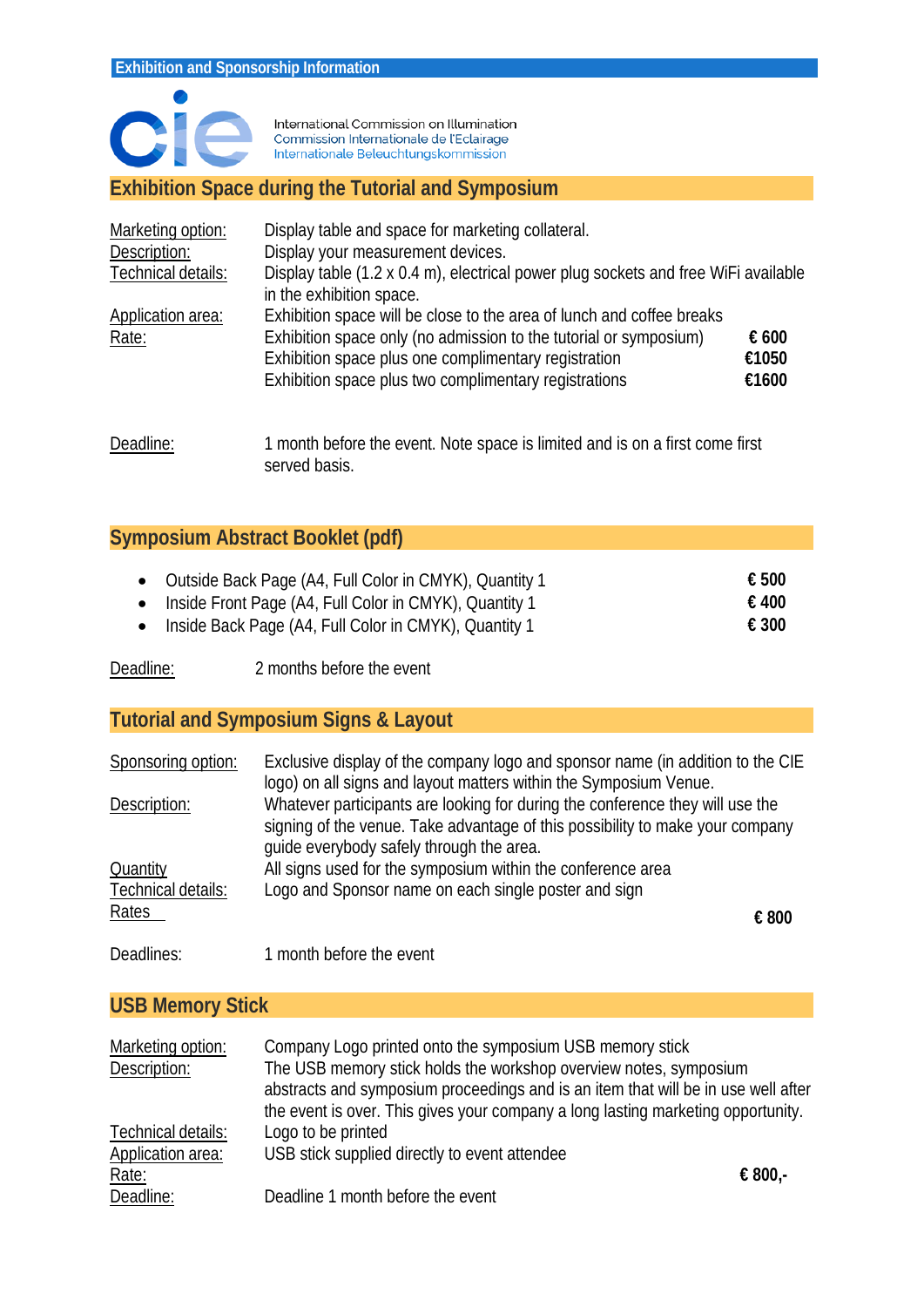

International Commission on Illumination<br>Commission Internationale de l'Eclairage<br>Internationale Beleuchtungskommission

#### <span id="page-2-0"></span>**Internet homepage**

| Sponsoring option: | This CIE Event gives you the possibility to reach your customers by advertising<br>on the internet.        |                  |
|--------------------|------------------------------------------------------------------------------------------------------------|------------------|
| Description:       | Attract a technically advanced audience by placing your company logo including<br>a link to your homepage. |                  |
| Technical details: | logo: 250 pixels wide x 50 pixels high with max. 256 colours.<br>(format: $*$ .jpg, .png, .gif))           |                  |
| Rates              | Logo for 4+ months (incl. link to your homepage)<br>Logo for 2 months (incl. link to your homepage)        | €600.-<br>€300.- |
| Deadlines:         | Dates in line with the periods above                                                                       |                  |

# <span id="page-2-1"></span>**Welcome Reception**

| Marketing option:  | Logo and name of sponsor within the area.                                   |
|--------------------|-----------------------------------------------------------------------------|
| Description:       | Take the opportunity to welcome the audience in the name of your company at |
|                    | Welcome Reception.                                                          |
| Technical details: | Logo, banner, name of sponsor and welcome address from about one hour       |
|                    | before and during the relevant event.                                       |
| Application area:  | At and around the location of the event                                     |
| Rate:              | <b>Price upon Request</b>                                                   |
| Deadline:          | 1 month before the event                                                    |